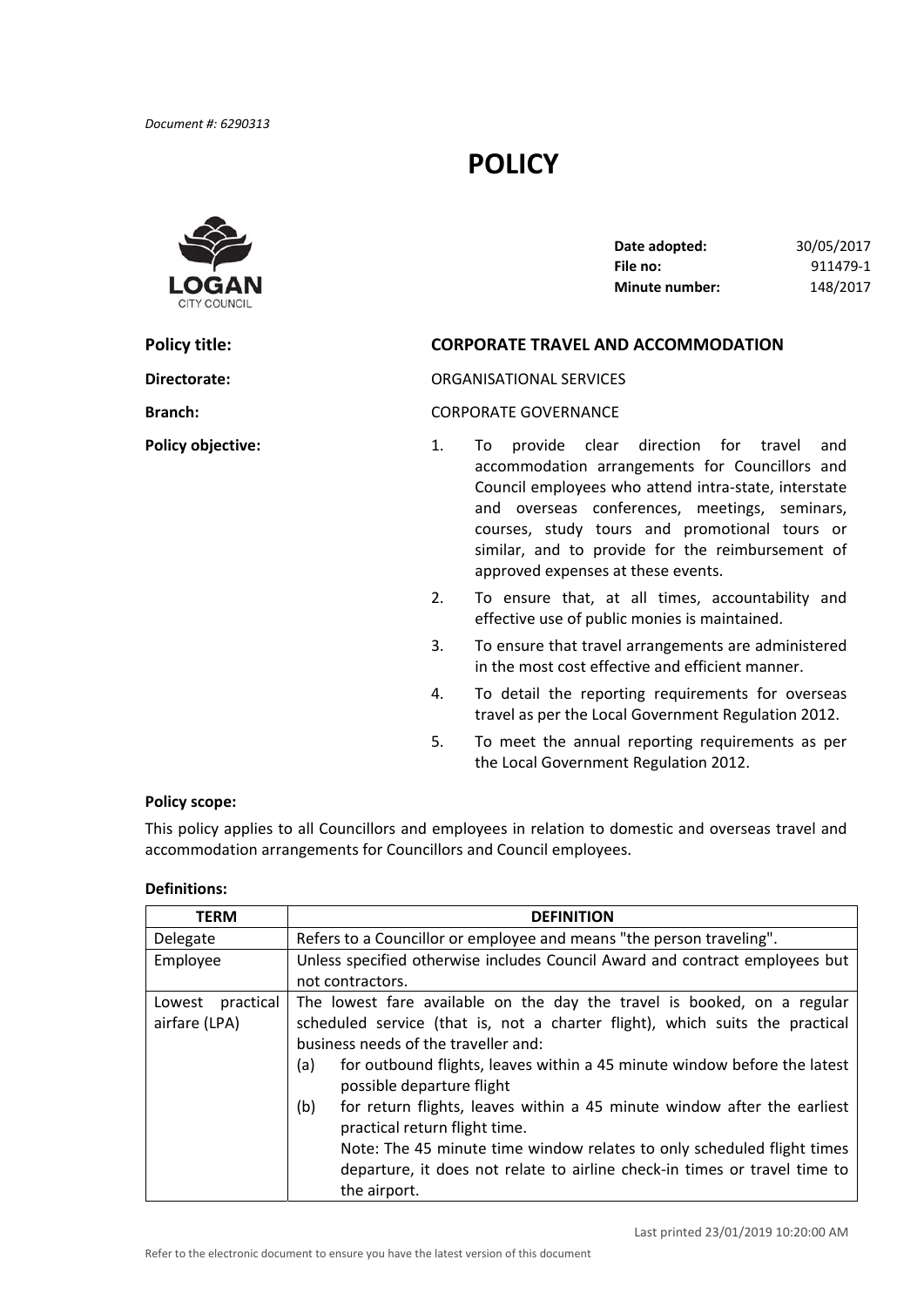| <b>TERM</b>                                                        | <b>DEFINITION</b>                                                                 |  |  |  |
|--------------------------------------------------------------------|-----------------------------------------------------------------------------------|--|--|--|
|                                                                    | For the purpose of this policy, the LPA does not include charges levied by Travel |  |  |  |
|                                                                    | Management Companies. However, any baggage charges levied by airlines are         |  |  |  |
|                                                                    | to be included in the LPA where the traveller has luggage that must be checked    |  |  |  |
|                                                                    | in.                                                                               |  |  |  |
| Overseas                                                           | Excludes New Zealand for the purposes of approval/s but not in relation to        |  |  |  |
|                                                                    | reporting requirements under the Local Government Regulation 2012.                |  |  |  |
| Supervisor                                                         | Used in this policy for approval purposes and means the next line of              |  |  |  |
|                                                                    | management as follows:                                                            |  |  |  |
|                                                                    | general staff - supervisor is the manager<br>(a)                                  |  |  |  |
|                                                                    | manager - supervisor is the director<br>(b)                                       |  |  |  |
|                                                                    | director - supervisor is the Chief Executive Officer<br>(c)                       |  |  |  |
|                                                                    | (d)<br>Chief Executive Officer - supervisor is the Mayor                          |  |  |  |
|                                                                    | (e)<br>councillor - supervisor is the Mayor                                       |  |  |  |
|                                                                    | (f)<br>Mayor - the Chief Executive Officer and the Deputy Mayor.                  |  |  |  |
| Reasonable                                                         | Moderate in price and not deemed to be expensive by a 'reasonable person in       |  |  |  |
|                                                                    | the street'.                                                                      |  |  |  |
| As a guide, a reasonable amount for domestic meals are as follows: |                                                                                   |  |  |  |
|                                                                    | breakfast<br>\$18.70                                                              |  |  |  |
|                                                                    | \$21.00<br>lunch                                                                  |  |  |  |
|                                                                    | \$36.00<br>dinner                                                                 |  |  |  |

## **Policy statement:**

## 1. **Overseas travel**

- (a) All overseas travel (excluding New Zealand) must be the subject of a separate authorisation/resolution from Council, regardless of funding being approved during the annual budget process or provision of external funding/subsidy and requires the approval of Council's Executive Leadership Team (ELT) prior to submission to Council.
- (b) Employees or councillors intending to travel overseas on official Council business must provide details of their travel to the Risk Management and Insurance Co‐ordinator to ensure coverage under Council's insurance policy and also to obtain the necessary twenty‐four (24) hour contact number for emergencies.
- (c) The Finance Manager will keep a register of overseas travel for the organisation with enough detail to allow for reporting purposes in accordance with the requirements of section 188 of the Local Government Regulation 2012.
- (d) The register will contain overseas travel for councillors and employees with the following details:
	- (i) the name of the councillor or employee who undertook the overseas travel
	- (ii) if an employee undertook the overseas travel, the position held by the employee
	- (iii) the destination of the overseas travel
	- (iv) the purpose and cost of the overseas travel
	- (v) the Council adoption date and minute number approving the overseas travel (i.e. no overseas travel, except for New Zealand, should be undertaken without approval from Council via a report to the relevant standing committee
	- (vi) the benefits arising from overseas travel.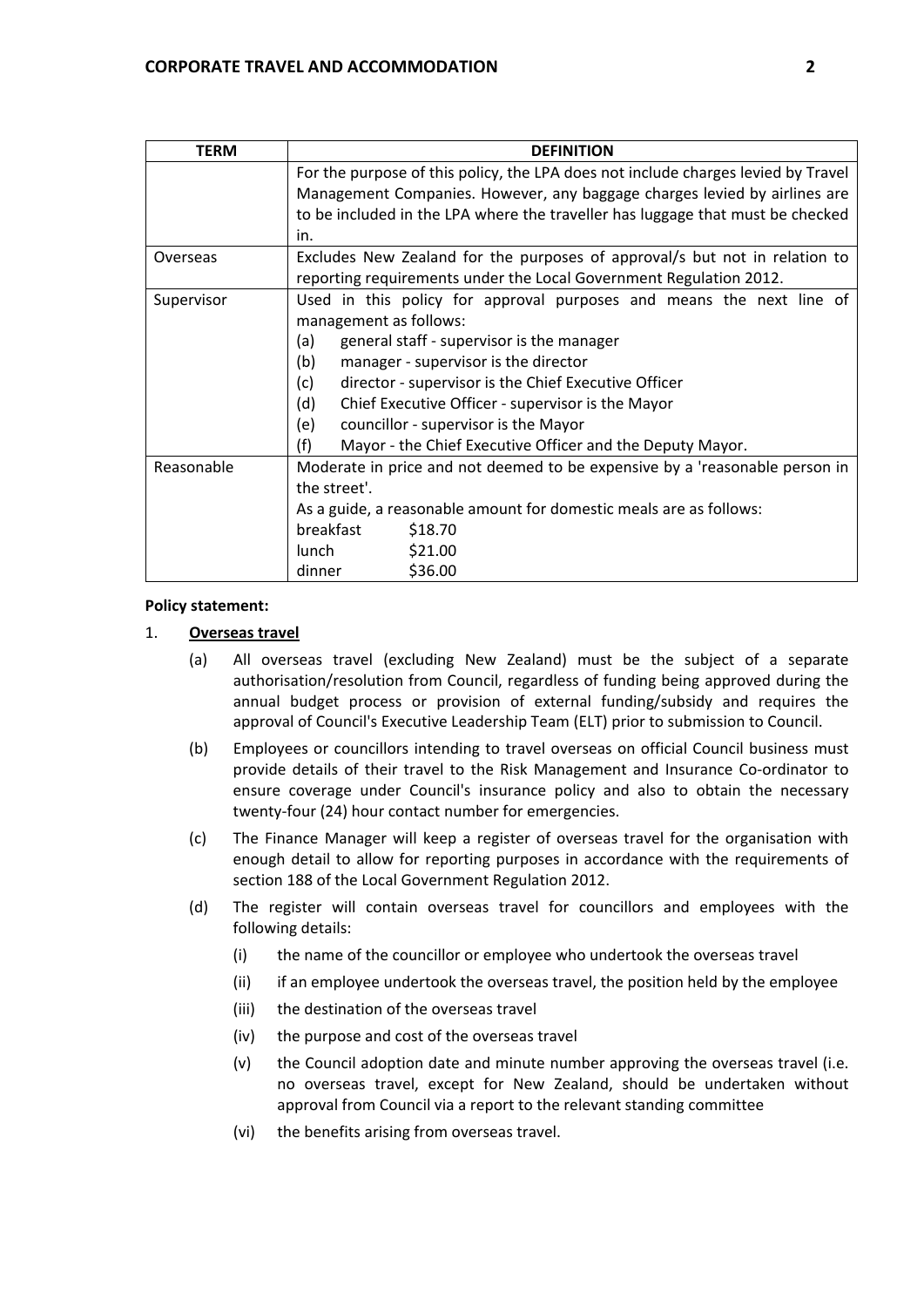(e) A summarised expenditure figure is to be obtained by the Finance Manager from this register and provided to the CEO Office Manager by 1 September of each year, for inclusion in Council's annual report.

#### 2. **General (overseas and domestic travel)**

- (a) Employees or councillors travelling on the Council's business shall have the discretion to incur reasonable and appropriate expenditure necessarily ancillary to their travel.
- (b) Prior arrangements must be made for the major expenses associated with the travel:
	- (i) conference registration fees
	- (ii) accommodation charges
	- (iii) principle transport fares.
- (c) The following classes of expenditure shall be valid purposes for the exercise of the employees or councillors' discretion:
	- (i) Transportation costs

 Reasonable transportation or travel costs associated with conveying employees or councillors between the airport and other transportation centres and venues associated with the approved travel but not including valet parking at conference or other venues.

- (ii) Classes of travel
	- Value for money is the paramount consideration in the booking of flights for air travel. Value for money is enhanced through strong competition between airlines. Accordingly, when booking air travel, employees and councillors must genuinely have regard to the lowest practical airfare (LPA), based on impartial consideration of the fares available and not based on personal preference for a particular airline.
	- All air travel is to be economy class, however for flights greater than three (3) hours, business class travel may be approved by resolution of the Council, or by the Chief Executive Officer (CEO) for employees, by the Mayor for the CEO and councillors, and by the Deputy Mayor and CEO for the Mayor.
	- Travel bookings are to be arranged via the most feasible route. Where an employee or councillor elects to drive rather than travel by air then a cost benefit analysis should be carried out and submitted with the travel proposal for approval. In the case of private vehicle use, Council will only reimburse fuel and vehicle costs, on production of tax invoices, up to the amount of the return airfare(s) (discounted available at the time) or lesser amount based on actual costs. In the case of Council vehicle use, Council will only pay for fuel and vehicle costs, on production of tax invoices where applicable, up to the amount of the return airfare(s) (discounted available at the time) or lesser amount based on actual costs.

# (iii) Incidental allowance

 Councillors or Council employees required to travel intra‐state, interstate or overseas as part of their official duties shall be paid a daily incidental expense allowance for each day of travel ending with an overnight stay.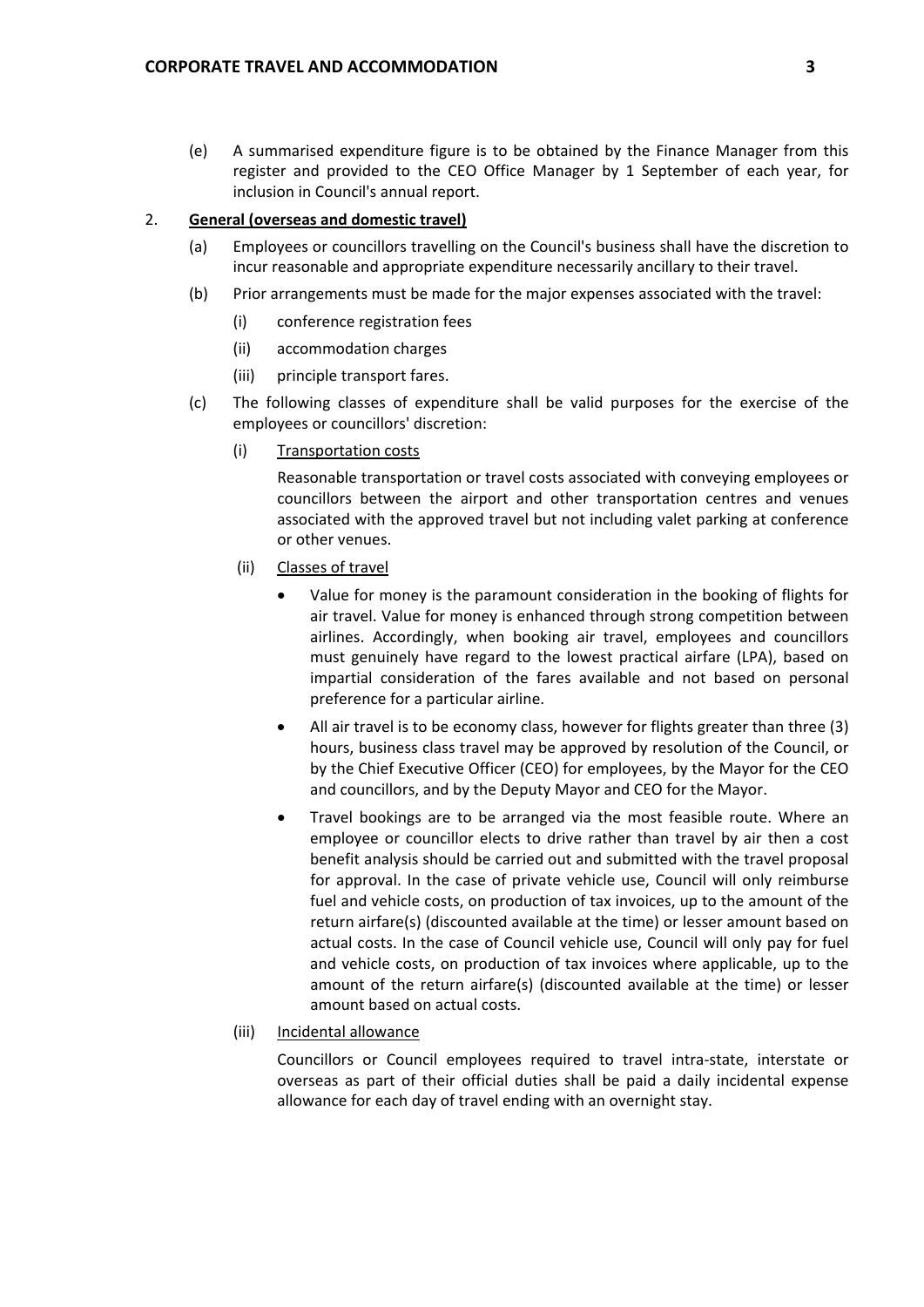The incidental allowance is paid as per the below table:

| Cost group                        | Incidental allowance (per day) |
|-----------------------------------|--------------------------------|
| International travel              | \$25.00                        |
| Intra-state and interstate travel | \$15.00                        |

 The allowance is not required to be acquitted upon return from the associated travel.

#### (iv) Meal expenses

Council will reimburse reasonable costs for:

- breakfast each morning associated with an overnight stay at accommodation arranged in connection with the travel or conference
- lunch whist travelling or at a conference if not provided
- dinner in the evening associated with an overnight stay. Reasonable meal and beverage expenses other than alcohol, taken with the meal will be reimbursed.

#### (d) Accompanying guests

All costs associated with guests accompanying employees or councillors (including partners) are to be personally met by the employee or councillor unless prior approval has been obtained by resolution of the Council.

(e) Hosting

Hosting is to be extended for genuine business-related purposes only. All discretions exercised under this policy shall have due regard to keeping the expenditure to reasonable and justifiable levels.

In the case of the Mayor, councillors, the Chief Executive Officer and directors, reasonable expenses incurred in hosting a meal or refreshments for conference delegates, sponsors or business guests in the course of conducting business or in extending bona fide hospitality is acceptable.

Managers may host a meal or refreshment for conference delegates, sponsors or business guests up to a maximum value of \$100 per event at their discretion. The manager may, in extenuating circumstances, spend over \$100 with the express prior approval of their director, with the actual amount spent needing to fall with the 'reasonable test.

The maximum value for hosting excludes those costs that would normally be covered by Council for a manager whilst attending a conference or travelling. Payment of alcohol purchases relating to hosting is not to be made by Council's credit card.

(f) Dry cleaning and laundry

Where the absence of the employee or councillor from home exceeds five (5) days, reasonable costs associated with dry‐cleaning and/or laundry of clothing are permissible.

(g) Car hire

Car hire is to be approved prior to the travel by the relevant director for employees, the CEO for director, the CEO and Deputy Mayor for the Mayor, and the Mayor for the councillors.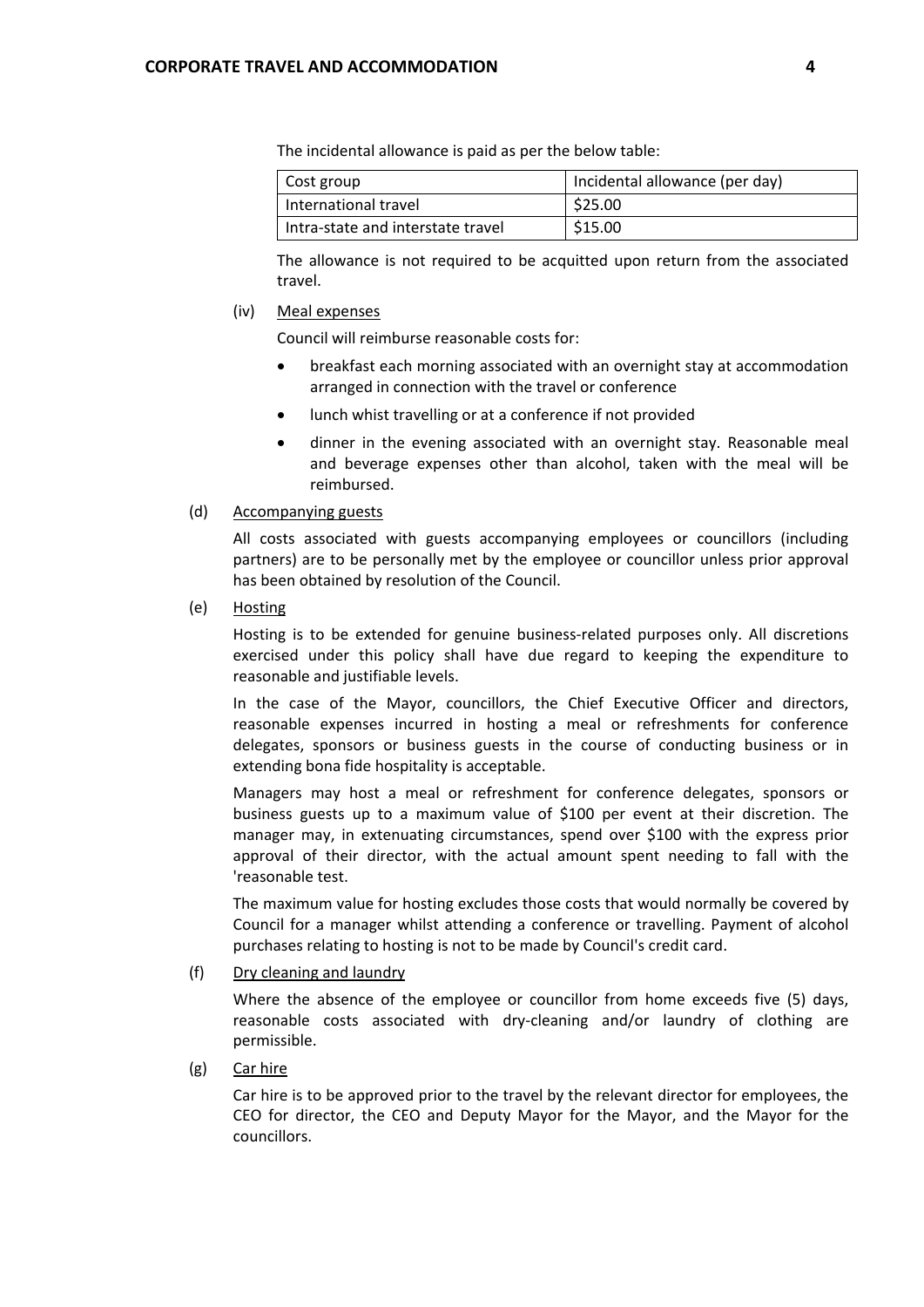- (h) All other expenditure for incidental costs such as items purchased from hotel/motel mini‐bars, in‐house videos/dvds, internet for personal use, tours, partners programs, entertainment, personal phone calls (except to notify immediate family of your arrival and well being) and other personal items or services will be at the expense of the employee or councillor.
- (i) With respect to amounts claimed for reimbursement under this policy, employees and councillors **must** obtain and include with any claim for reimbursement, documentation evidencing all expenditure concerned.
- (j) A councillor or employee travelling overseas is to maintain a daily diary of arrival and departure times, places visited, expenses, exchange rates (where available), etc. This is to be presented when submitting a claim for expenses.
- (k) The incurring of expenditure by means of the use of credit cards by authorised holders of credit cards will be strictly in accordance with the administrative procedures prescribed in the Council's "Use of Credit Cards and Other Credit Devices" policy. This policy details the types of services that may or may not be paid for by using a credit card or other credit device issued in the name of Logan City Council.

The main criteria to be followed are:

- (i) If a credit card is used to pay for the accommodation and travel costs of a number of persons, full details must be provided in respect of each person. A travel proposal should be prepared for each person covered by credit card transactions and certified by that person accordingly.
- (ii) Credit cards may be utilised by authorised employees attending conferences etc. as approved Council employees or councillors, for the payment of accommodation and associated expenses, including meals and beverages other than alcohol, taken with meals, together with miscellaneous expenses, including laundry and work‐related telephone expenses, but may not be used for the payment of entertaining (including hosting) expenses, other than in accordance with the Council's adopted policy on the incurring of such expenses.
- (iii) When a credit card holder is personally involved in the expenditure being recovered, the statements and the supporting documentation must be submitted to the relevant manager, director, or the Chief Executive Officer in the case of expenditure by directors, for approval. Councillors and employee delegates who use their own credit cards to pay out‐of‐pocket expenses should follow the same procedures as set out above and complete a miscellaneous payment form for reimbursement of expenses.
- (l) Council acknowledges that councillors and employees may accrue airline reward and loyalty points associated with this policy. These accruals are at no extra cost to Council and Council is unable to have these points accrued directly to Council. Council therefore does not expect full recording and reimbursement to occur, but does expect such points to be used to help offset future travel where the extent of the accruals paid for by Council is significant.
- (m) Council will provide travel insurance for employees and councillors whilst on official conditions and exclusions, including loss or damage to baggage and international medical expenses.Council business. The insurance coverage is subject to the travel insurance policy's